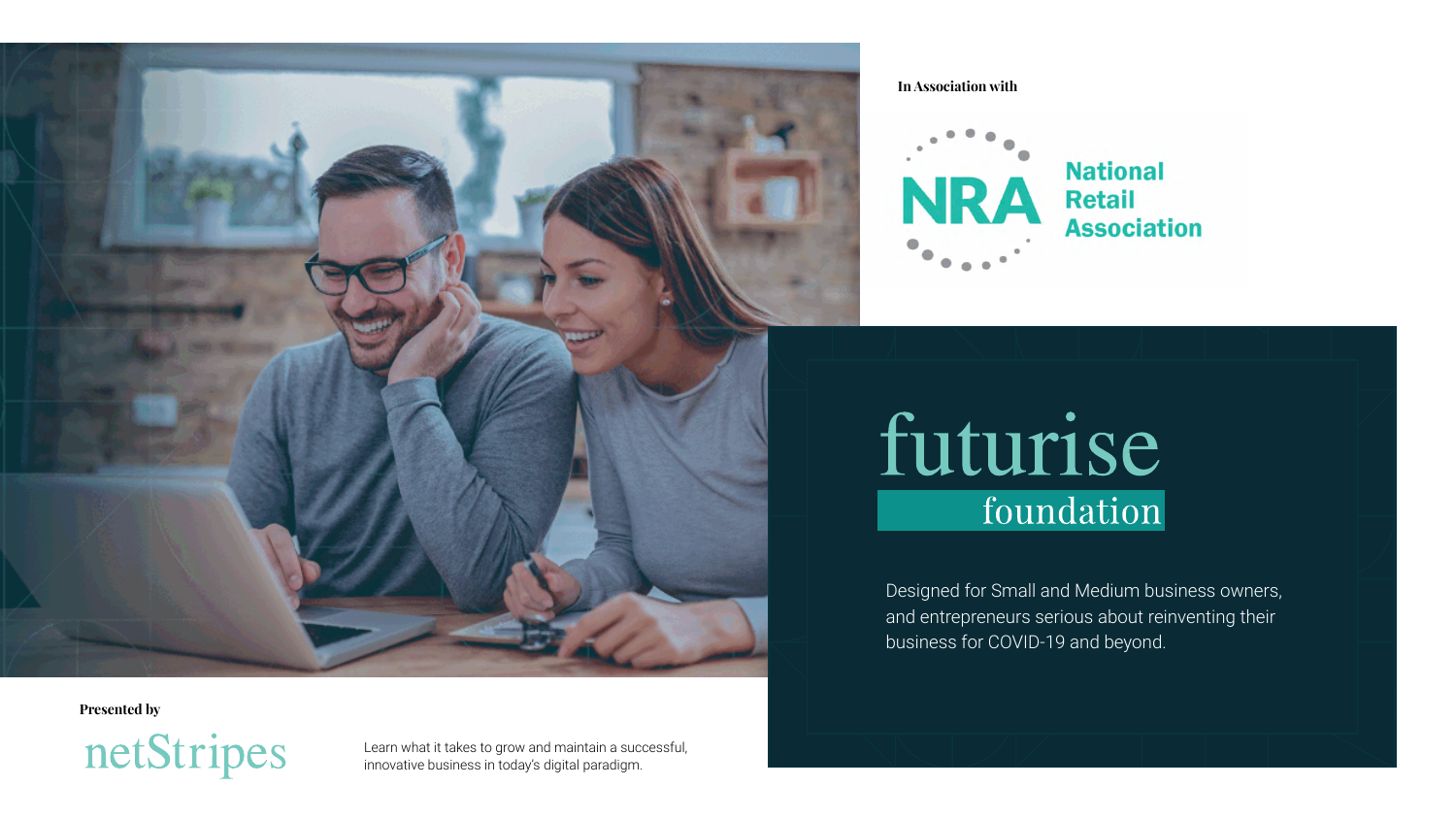Small business owners will gain real insights, learn digital marketing principles and strategic knowledge to improve and reposition their business model for success. In addition to the suite, Netstripes will provide attendees access to a 1-hr Digital Advisory session with our digital strategists.

1 on 1 Digital Strategy Advisory so every business owner focuses on building a tailored strategy to achieve business goals.

#### **NetStripes Strategy Framework (NSF)**

Created specifically for small business owners using IP developed over a 15 year period. Whilst using best practice strategy principles, outcomes can be achieved in 60-120 minutes as opposed to multiple days or a few weeks.



## **The Next Step to Digital Empowerment of Small Business Owners**

### **4 Power-Packed Online Learning Modules**

### **1 Hour of Digital Strategy Advisory**

- **1. Reinventing in Troubled Times**
- **2. Creating a Digital and Marketing Infrastructure**
- **3. Customer Strategies for Online Success**
- **4. Online Advertising Tips & Tricks**

**Price:**

Value at: \$1,096 Online Price: \$596

**Exclusive offer: NRA Member Price: \$298**

### **[// ENROLL NOW](https://www.netstripes.com/product/futurise-foundation-nra-members/?utm_source=MKP-NRA&utm_medium=MKP&utm_campaign=MKP-NRA-Flyer-Foundation)**

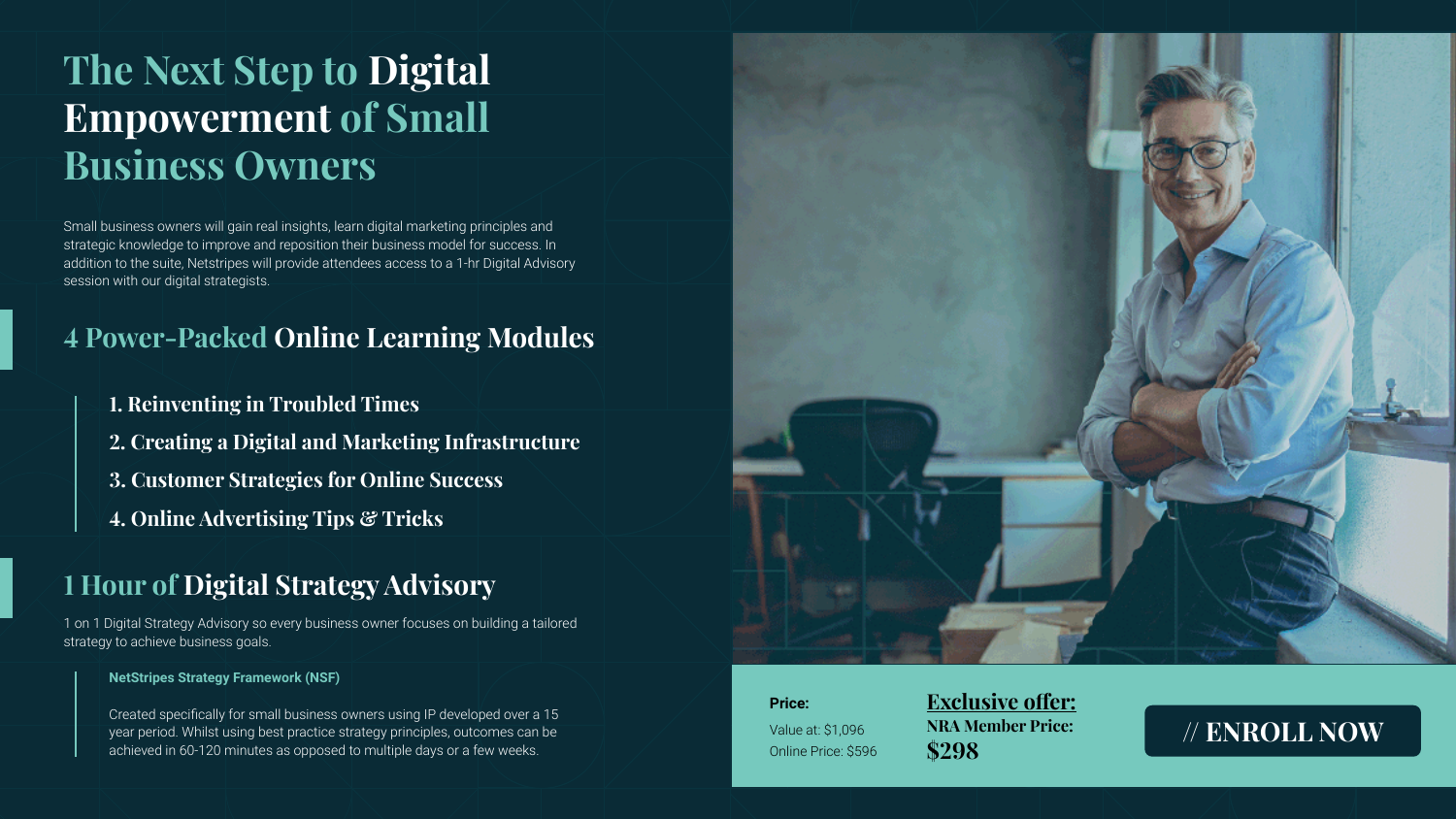# **Reinvent Your Business in Troubled Times**

Essential Learning for small business owners on how to reinvent your business during these troubles times using best practice principles and SME examples

#### **Program Guide**

- // The two most important factors to consider to build strategies and capability
	- 1) Strategies to protect your cash flow
	- 2) Delivering services in unique and innovative ways that meet customers' needs
- // How to build the right digital marketing Infrastructure that delivers business results in times of crisis and in years to come
- // Success Stories and lessons of SME innovation
- // The two principles of digital marketing for business results
- // A process every business must follow for building online success
- // Factors that make a website the face of a business to survive & thrive COVID-19
- // Social media marketing in 2020 tips and tricks

### Online Learning - Module 1

# **Creating a Digital and Marketing Infrastructure for Crisis Proof Businesses**

- // The two principles of digital marketing for business results
- // A process every business must follow for building online success
- // SME Digital transformation an approach for the whole business
- // Understanding changes in consumer behaviour in a pre-COVID world
- // Opportunities stemming from consumer dependency on smart devices
- // Learn what consumers incessantly consume via smart devices and engaging them
- // Why are you not getting traction on websites, social media, and digital marketing?
- // Success Stories and lessons of SME innovation during COVID-19



Gain a better understanding of the impact of COVID-19 on consumer behaviour and how it can be used to create a solid digital and marketing Infrastructure that supports businesses in times of crisis.

#### **Program Guide**

 $/$ / How to build the right digital marketing Infrastructure that delivers business results in times of crisis and in years to come

### Online Learning - Module 2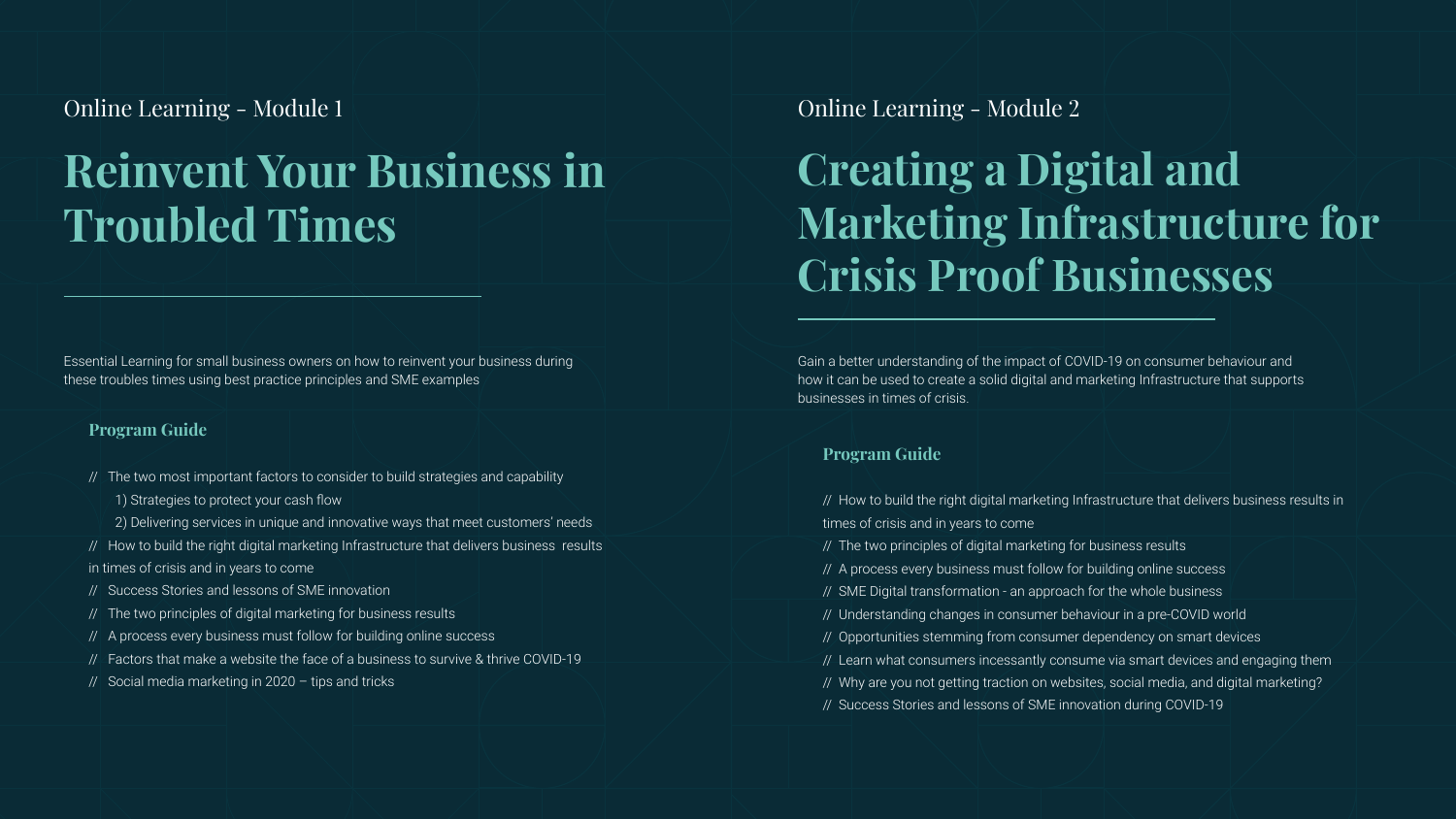# **Customer Strategies for Online Success**

This is a prerequisite to building a successful digital and marketing strategy. Small and medium business owners will learn through examples on how to create further value by identifying their most valuable customers.

#### **Program Guide**

- // How to build a killer customer strategy for online success
- // Understand your customers buying psychology
- // Why businesses fail to connect with social audiences
- // Creating empathy and connecting with social audiences
- // How to influence customer buying decisions
- // How to build killer online content that drives results.
- // Social media marketing best practices in 2020
- // Success Stories and Lessons

### Online Learning - Module 3

- // The secrets of getting the fundamentals right
- // Understanding what really ticks with social audiences
- // How to nail your message
- // Focusing on your ideal customer (the right audience)
- // Facebook advertising tips & tricks
- // Instagram tips & tricks
- // LinkedIn tips and tricks
- // Retarget advertising Yes or no and when to use it
- // Understanding social platforms for best results
- // Making decisions based on data and analytics, not an opinion

| the contract of the contract of the<br><u> Tanzania (m. 1888)</u>                                                               |  |
|---------------------------------------------------------------------------------------------------------------------------------|--|
|                                                                                                                                 |  |
|                                                                                                                                 |  |
|                                                                                                                                 |  |
|                                                                                                                                 |  |
|                                                                                                                                 |  |
|                                                                                                                                 |  |
|                                                                                                                                 |  |
|                                                                                                                                 |  |
|                                                                                                                                 |  |
|                                                                                                                                 |  |
|                                                                                                                                 |  |
|                                                                                                                                 |  |
|                                                                                                                                 |  |
|                                                                                                                                 |  |
|                                                                                                                                 |  |
|                                                                                                                                 |  |
|                                                                                                                                 |  |
|                                                                                                                                 |  |
|                                                                                                                                 |  |
|                                                                                                                                 |  |
|                                                                                                                                 |  |
|                                                                                                                                 |  |
|                                                                                                                                 |  |
|                                                                                                                                 |  |
|                                                                                                                                 |  |
|                                                                                                                                 |  |
|                                                                                                                                 |  |
|                                                                                                                                 |  |
| $\mathcal{L}^{\text{max}}_{\text{max}}$ and $\mathcal{L}^{\text{max}}_{\text{max}}$ and $\mathcal{L}^{\text{max}}_{\text{max}}$ |  |
|                                                                                                                                 |  |

Online Advertising is essential for a digital marketing strategy, but not everyone gets it right. In this webinar, we'll show SME owners how to navigate the different online platforms to best advertise the business in 2020, with tips and tricks that work.

#### **Program Guide**

# **Online Advertising Tips & Tricks** Online Learning - Module 4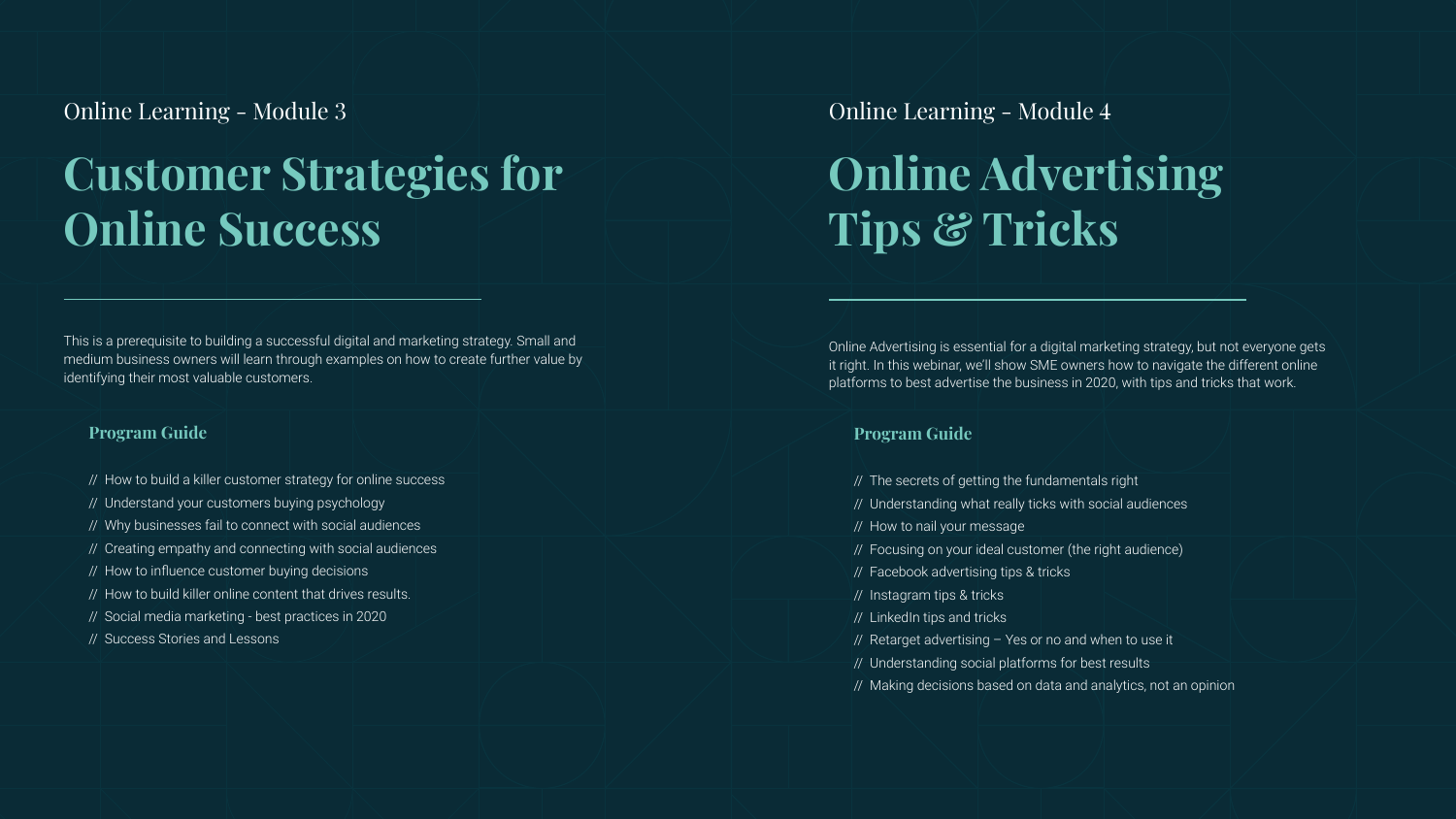# **Digital Strategy Advisory**

1 on 1 Digital Strategy Advisory so every business owner focuses on building a tailored strategy to achieve business goals.

**NetStripes Strategy Framework (NSF)**

Created specifically for small business owners using IP developed over a 15 year period. Whilst using best practice strategy principles, outcomes can be achieved in 60-120 minutes as opposed to multiple days or a few weeks.

- // Goal Setting
- // Clarify Business Model
- // Customer Strategy
- // Product / Service Strategy Refinement

### **[Duration: 1](https://www.netstripes.com/product/futurise-foundation-nra-members/?utm_source=MKP-NRA&utm_medium=MKP&utm_campaign=MKP-NRA-Flyer-Foundation) hour Start Now**  $(>)$

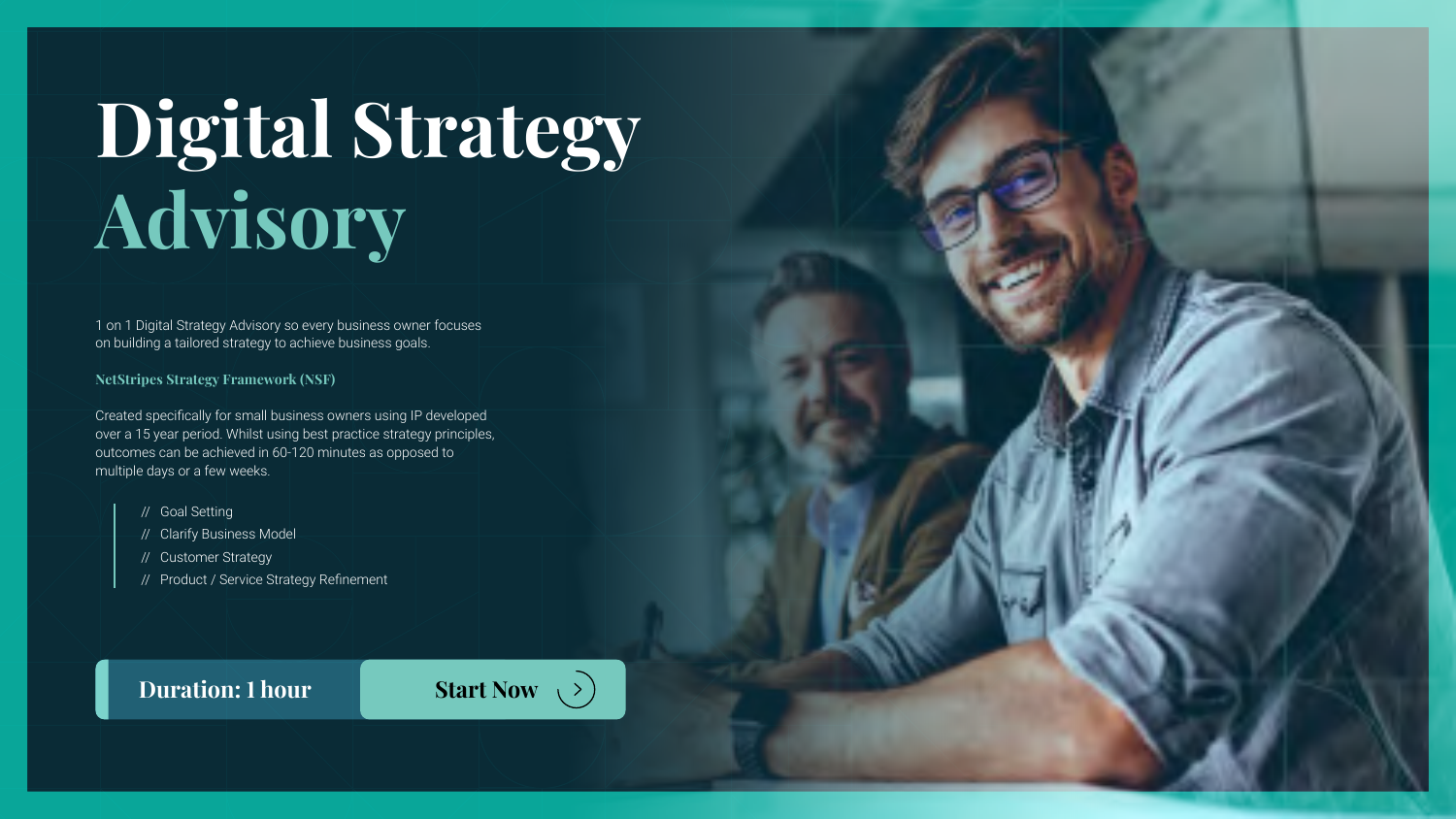# netStripes



NetStripes community



Annual SMEs outreach

# **The Digital Specialists for Small Businesses**

NetStripes' have been acclaimed as the digital specialist for Small and Medium Business in Australia by governments, industry associations and business chambers alike.

NetStripes' trusted and verified digital and marketing system has helped thousands of small and medium businesses create a digitally-sustainable infrastructure that provides tangible business results, while continuously adapting and evolving as successful digital businesses.

NetStripes holistic digital solutions incorporates, cutting edge knowledge development, strategy, innovative web technology and specialist digital expertise and guidance to empower businesses to overcome limitations and lead them toward enriched value creation; and in so doing, enhancing their financial, relationship, and intellectual capitals.